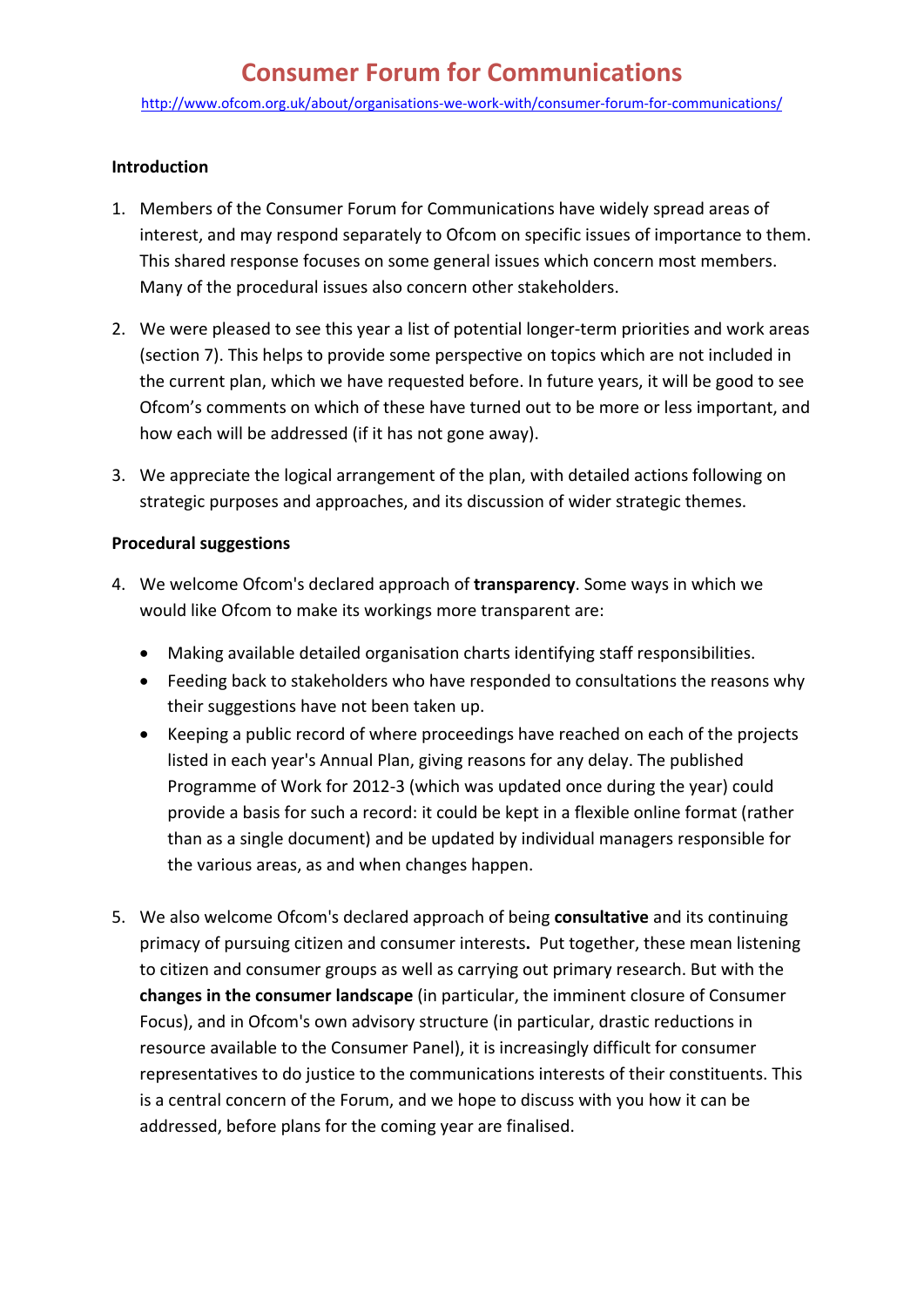### **Consumer Forum for Communications**

<http://www.ofcom.org.uk/about/organisations-we-work-with/consumer-forum-for-communications/>

- 6. **We are increasingly concerned by delays** in progressing various projects, such as switching. We are aware of over-stretching of some Ofcom staff, but are unclear how far this holds back progress. As mentioned in previous years, the plan would be much enhanced by some indication of how resources are allocated among groups of activities, and what if any slack is available for unexpected work. It would be a good start to strengthen the links between the Annual Plan and the Annual Report (which does contain some high-level information on resourcing), with schedules attached to Annual Reports showing how far the plan for each year was fulfilled, with reasons. In particular, where resource shortage within Ofcom is a problem, this needs to be highlighted.
- 7. An example which links the last two points is the review of **Ofcom's consultation practice**, which is more than a year overdue. Already in November 2011 we shared with Ofcom's consultation champion several ideas for improved consultation practice, some of which could usefully have been implemented soon after. The review is not a large task and its completion could have significant benefits both for Ofcom and for stakeholders. Please can it be carried out without further delay.

#### **Some consumer issues**

- 8. **Consumer vulnerability** is a shared concern among most CFC members. We appreciate Ofcom's good intentions to "maximise the opportunity to participate" as stated in paragraph 2.16, but the only detailed statement of what this means seems to be at 3.36, which relates to usable equipment and services for disabled users. This is of course important, but it is too narrow. In our view, awareness of the needs arising from consumer vulnerability must apply to all projects with consumer-facing outcomes, including, for example, to switching and consumer information. We hope that the current review of the Consumer Interest Toolkit will incorporate explicit consideration of consumer vulnerability.
- 9. A specific related request is for Ofcom to investigate any problems that customers in a vulnerable situation have in getting a third party to speak to their Communications Provider (CP) for them; this could lead to a general requirement for CPs to accept a valid form of **authority for third parties** to deal with customer enquiries or complaints.
- 10. We note also with interest the mention of **migrating legacy services** to new platforms, and the possible need to protect vulnerable users of legacy services from unaffordable price rises. Such migration has been on the horizon for several years already; we shall be interested to know how imminent Ofcom now sees it as being, and what protection measures Ofcom is considering.